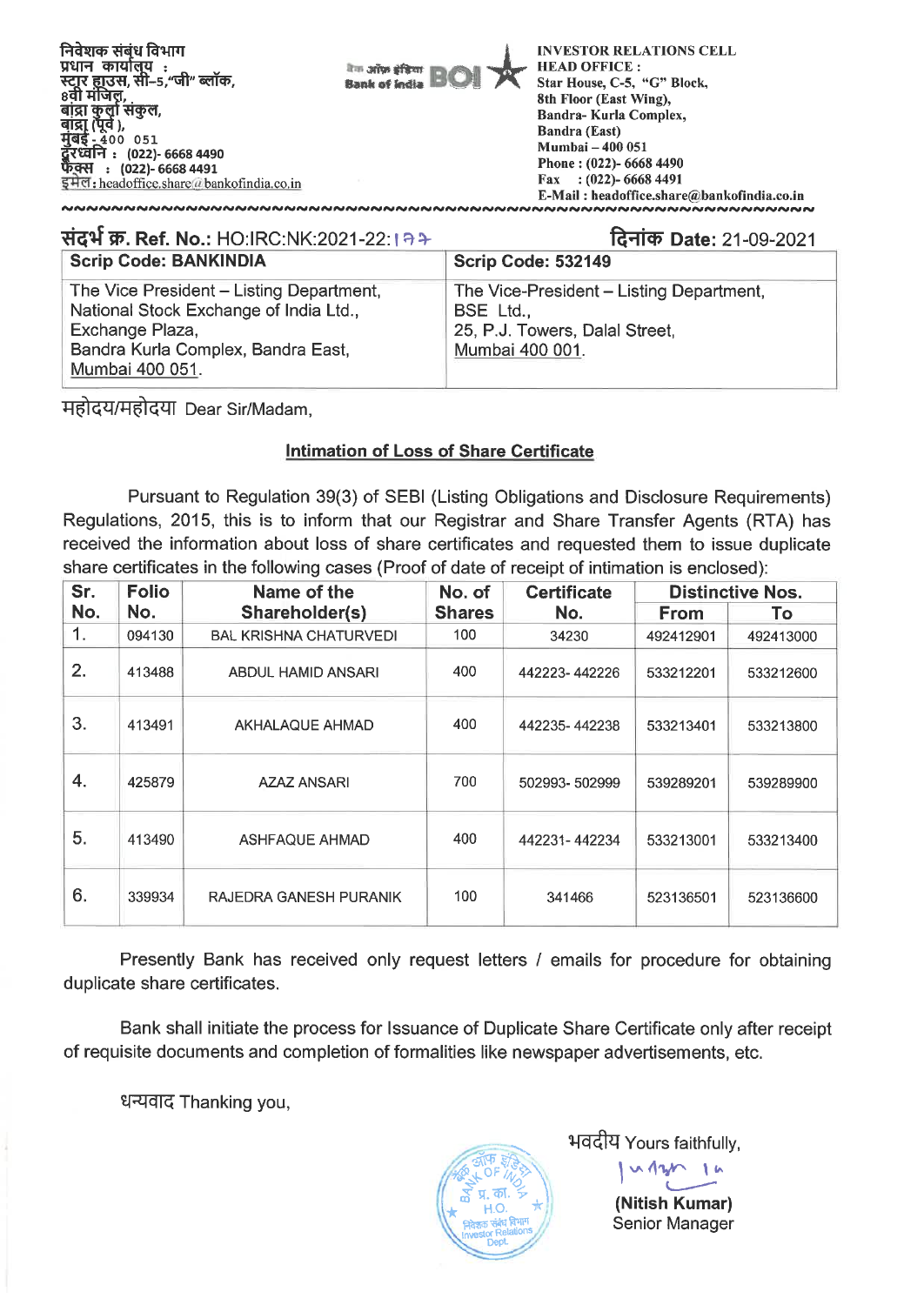| From:               | bssduplicate@bigshareonline.com                                                |
|---------------------|--------------------------------------------------------------------------------|
| Sent:               | Monday, September 20, 2021 5:14 PM                                             |
| To:                 | Rajesh Venkataraj Upadhya; Investor Relations Department                       |
| $CC$ :              | ganesh@bigshareonline.com; jibu@bigshareonline.com;                            |
|                     | bhagwan@bigshareonline.com; Bssduplicate@Bigshareonline.Com                    |
| Subject:            | Duplicate Share Intimations Received On: 20210920 BANK OF INDIA - EQUITY Folio |
|                     | no: 094130                                                                     |
| <b>Attachments:</b> | 544834.pdf                                                                     |

**CAUTION:** This email originated from a source outside Bank Of India. Do not click on links or open attachments unless you recognize the sender and you know the content is safe

#### Dear Sir/Ma'am,

Please be informed that in terms of the provisions of the SEBI (LODR) Regulations, 2015, the Company is required to submit information regarding loss of share certificates and issue of duplicate certificates, to the stock exchange within two days of its getting information. Further, the said intimation has to be filed only through the mode of NEAPS filing for NSE and on listing.bseindia.com for BSE and not via hard copy submission.

Accordingly, we are sharing herewith the receipt of the following request for loss of share certificate of the Company by shareholders, to enable you to comply with the said regulatory requirement within the timelines prescribed.

| Client Name                | Cert. No | Dist. No From    Dist. NO. To    Folio No. |           |        | Quantity | Name                   |
|----------------------------|----------|--------------------------------------------|-----------|--------|----------|------------------------|
| I BANK OF INDIA - EQUITY I | 34230    | 492412901                                  | 492413000 | 094130 | 100      | BAL KRISHNA CHATURVEDI |

Should you have any queries in respect of the aforesaid instruction kindly revert back.

Regards,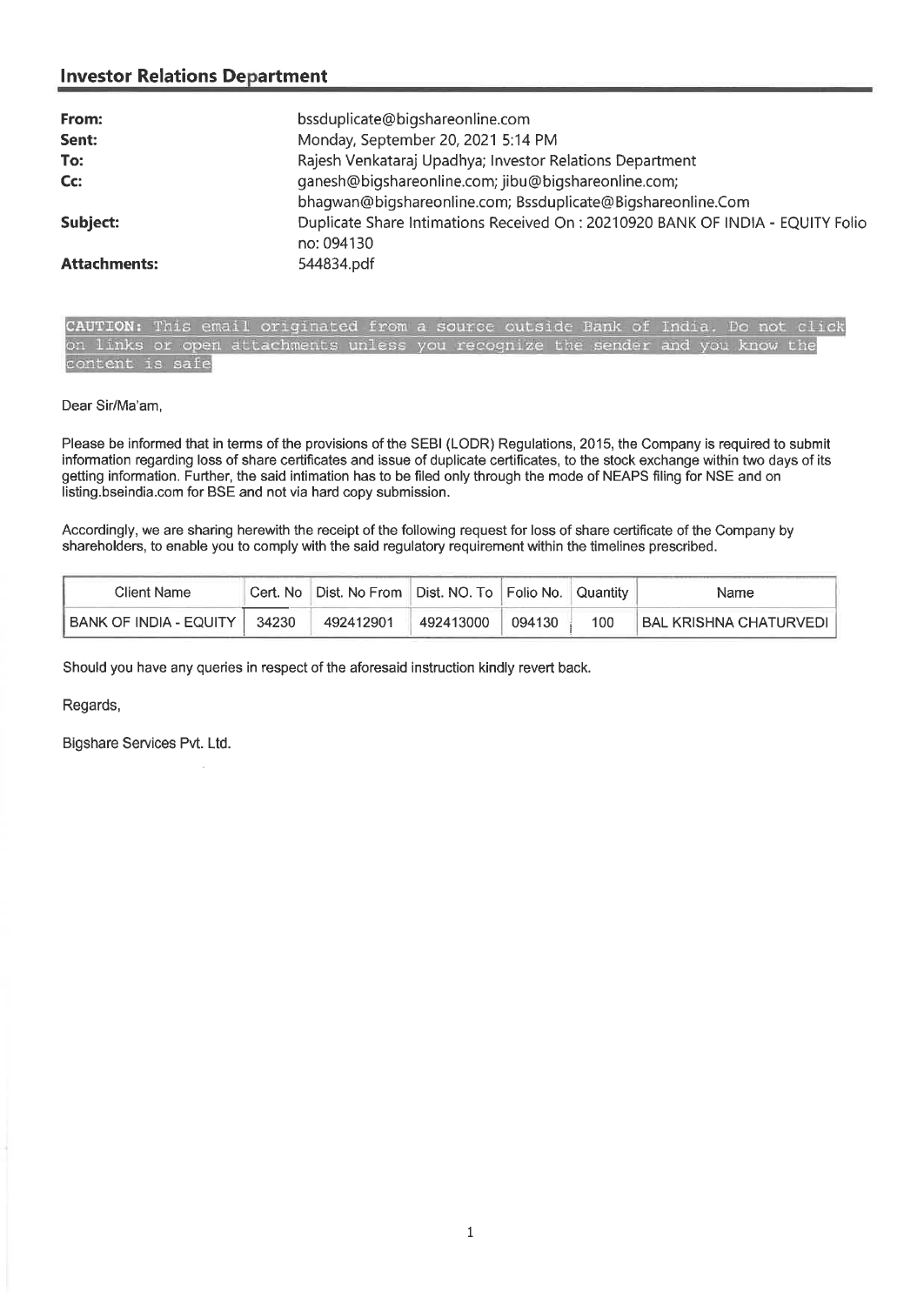Dup/BB

Bank of India, Bigshare Services (P) Ltd Bharat Tin Works Bldg, 1<sup>ST</sup> Floor Makhwana Road (Opp Vasant Oasis) Marol Andheri (E) Mumbai - 59 544834

To

## **REQUEST FOR ISSUE OF DUPLICATE CERTIFICATE & TRANSMISSION OF SHARE CERTIFICATES IN NAME OF LATE BK CHATURVEDI (FOLIO NO : 094130)**

1. With reference to your E-Mail dated 04 September 2021 on the subject.

2. As intimated in the E-Mail before, a few shares of **Bank of India (Folio No : 094130)** are held in the name of my husband Late BK Chaturvedi (Single with no nominee) and are now lost. The undersigned is a legal heir of the holder and wishes for issue of duplicate certificates & transmission of shares in her name. The registered address of the undersigned is as under :-

Sushma Chaturvedi C/o Dr Rajeev Chaturvedi B-8, Anup Vihar AWHO Colony, Tilhari, Mandla Road P.O Gauriya Ghat Jabalpur - 482020 (Madhya Pradesh)



4. A copy of the following documents (Certified by Class 1 Gazetted offr) are enclosed with this application :-

(I) Death Certificate of BK Chaturvedi.

(j) Certificate of Legal heir (s).

**5. For an early correspondence, I request you to send your reply on my E-mail ID please.** 

Dated : 09 Sep 2021 Your Sincerely

Sietnin Platuraicall

Sushma Chaturvedi, (Mob No - 9419969460, 8284854634) **chats.rohit@gamilcom**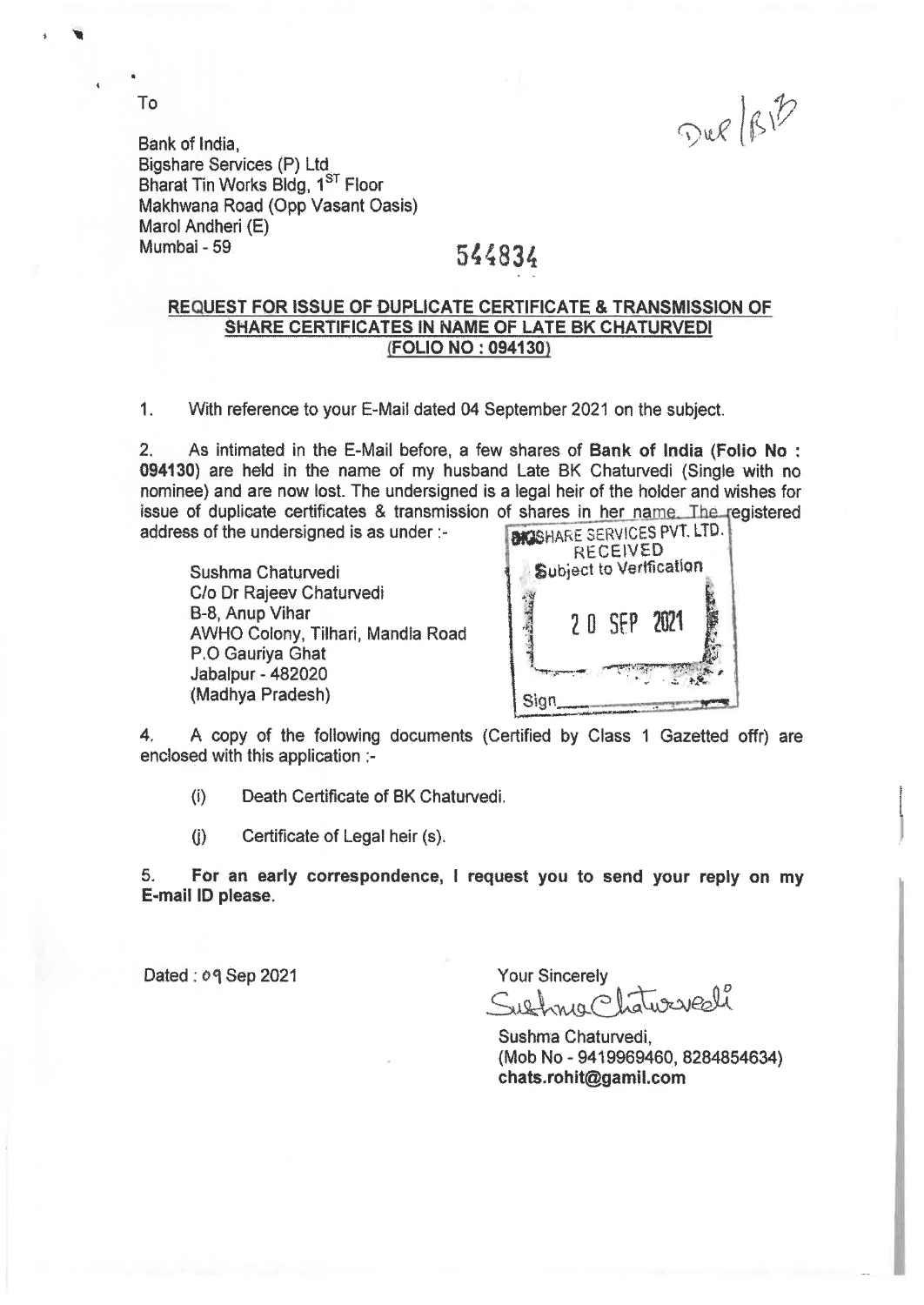| From:               | bssduplicate@bigshareonline.com                                                              |
|---------------------|----------------------------------------------------------------------------------------------|
| Sent:               | Monday, September 20, 2021 5:16 PM                                                           |
| To:                 | Rajesh Venkataraj Upadhya; Investor Relations Department                                     |
| Cc:                 | ganesh@bigshareonline.com; jibu@bigshareonline.com;                                          |
|                     | bhagwan@bigshareonline.com; Bssduplicate@Bigshareonline.Com                                  |
| Subject:            | Duplicate Share Intimations Received On: 20210920 BANK OF INDIA - EQUITY Folio<br>no: 413488 |
| <b>Attachments:</b> | 544835.pdf                                                                                   |

**AUTION:** This email originated from a source outside Bank of India. Do not click on links or open attachments unless you recogni2e the sender and you know the Content is safe

### Dear Sir/Ma'am,

Please be informed that in terms of the provisions of the SEBI (LODR) Regulations, 2015, the Company is required to submit information regarding loss of share certificates and issue of duplicate certificates, to the stock exchange within two days of its getting information. Further, the said intimation has to be filed only through the mode of NEAPS filing for NSE and on listing.bseindia.com for BSE and not via hard copy submission.

Accordingly, we are sharing herewith the receipt of the following request for loss of share certificate of the Company by shareholders, to enable you to comply with the said regulatory requirement within the timelines prescribed.

| <b>Client Name</b>            | Cert. No | Dist. No From | Dist. NO. To Folio No. |        | Quantity | <b>Name</b>        |
|-------------------------------|----------|---------------|------------------------|--------|----------|--------------------|
| <b>BANK OF INDIA - EQUITY</b> | 442223   | 533212201     | 533212300              | 413488 | 100      | ABDUL HAMID ANSARI |
| <b>BANK OF INDIA - EQUITY</b> | 442224   | 533212301     | 533212400              | 413488 | 100      | ABDUL HAMID ANSARI |
| <b>BANK OF INDIA - EQUITY</b> | 442225   | 533212401     | 533212500              | 413488 | 100      | ABDUL HAMID ANSARI |
| <b>BANK OF INDIA - EQUITY</b> | 442226   | 533212501     | 533212600              | 413488 | 100      | ABDUL HAMID ANSARI |

Should you have any queries in respect of the aforesaid instruction kindly revert back.

Regards,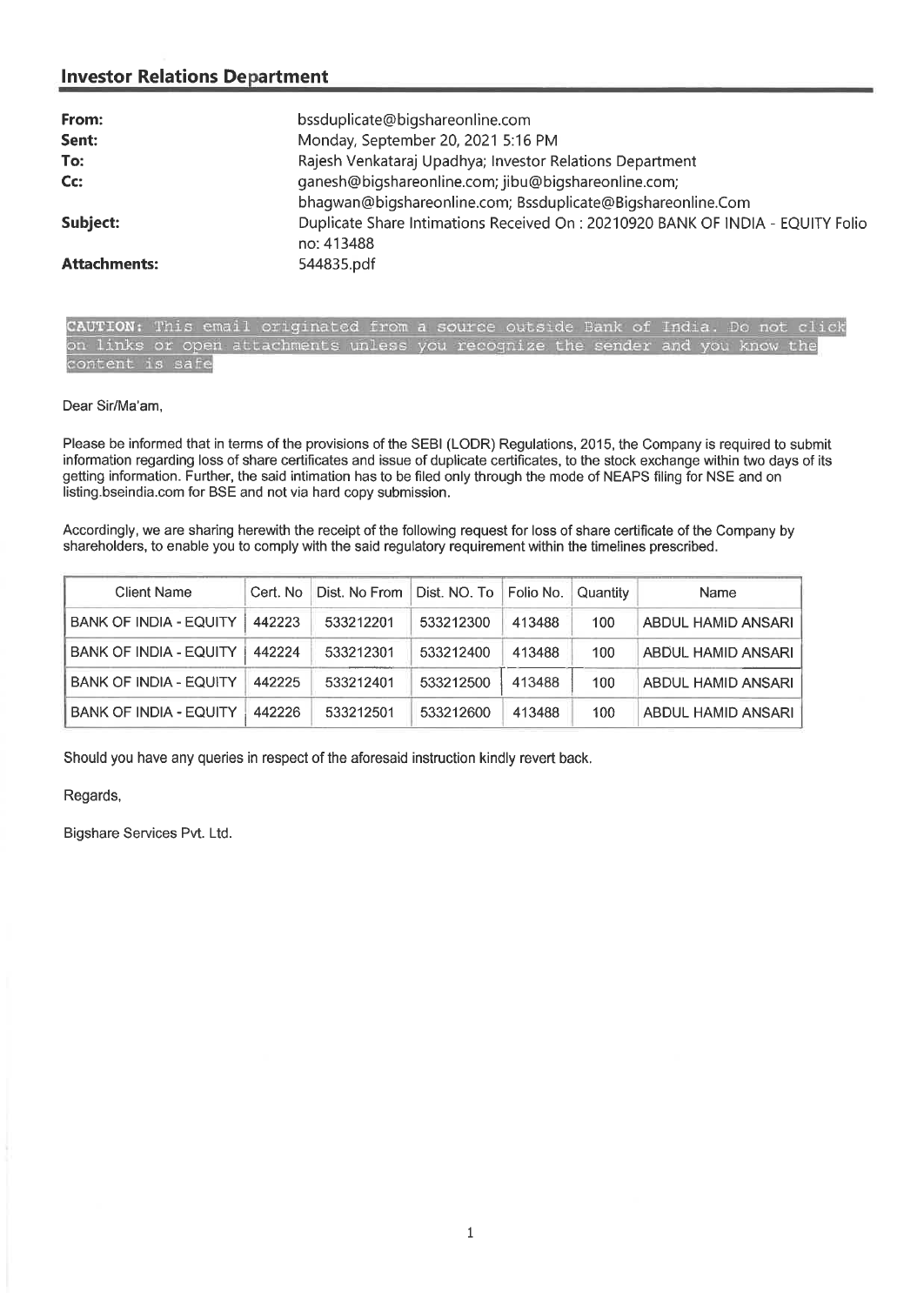

Date: 14.09.2021

M/s. Bigshare Services Pvt. Ltd. Bharat Tin Works Bldg 1st Fir Makhwana Road (Opp Vasant Oasis) Marol Andheri (E) Alumbal-59 **544835** 

# **Sub: 400 Share-Bank of India Vide Folio No- 413488 // Env No-130362 // Warrant No- 637001// Issue Duplicate share certificate.**

In respect to above we would like to request you to please provide the *status of share and kindly provide share certificate, because 'I never got a share certificate. I received only allotment Letter Copy.*  **Therefore it** *is* **our** *humble request* **to you please** *issue duplicate share certificates, please send all share certificates to below mention the address. 'For which we shall be much oblige.* 

*Please find the enclosed pan card /Aadhaar card and Allotment Copy along with this Request Letter.* 

*Ws. Ivory Carpets.* 

*Maryad Patti (Near Bhadoh BIGSHARE SERVICES PVT. LTD.* 

*Gas Agency) Bhadohi-*

*221409 (U.P) India* 

*Thanking you,* 

*Yours Faithfully,* 

*Abdul Hamid Ansari* 

*Mobile: - 918605947* 



**MARYAD PATTI (NEAR BHADOHI GAS AGENCY) BHADOHI - 221401 ,(U.P.)INDIA Tel.:0091-6414-278530, 0091-5414-278630, Fax: 0091-5414-278581 E-mail : info@ivorycarpets.com, ivotycarpet@gmall.com, Website : www.ivorycarpets.com**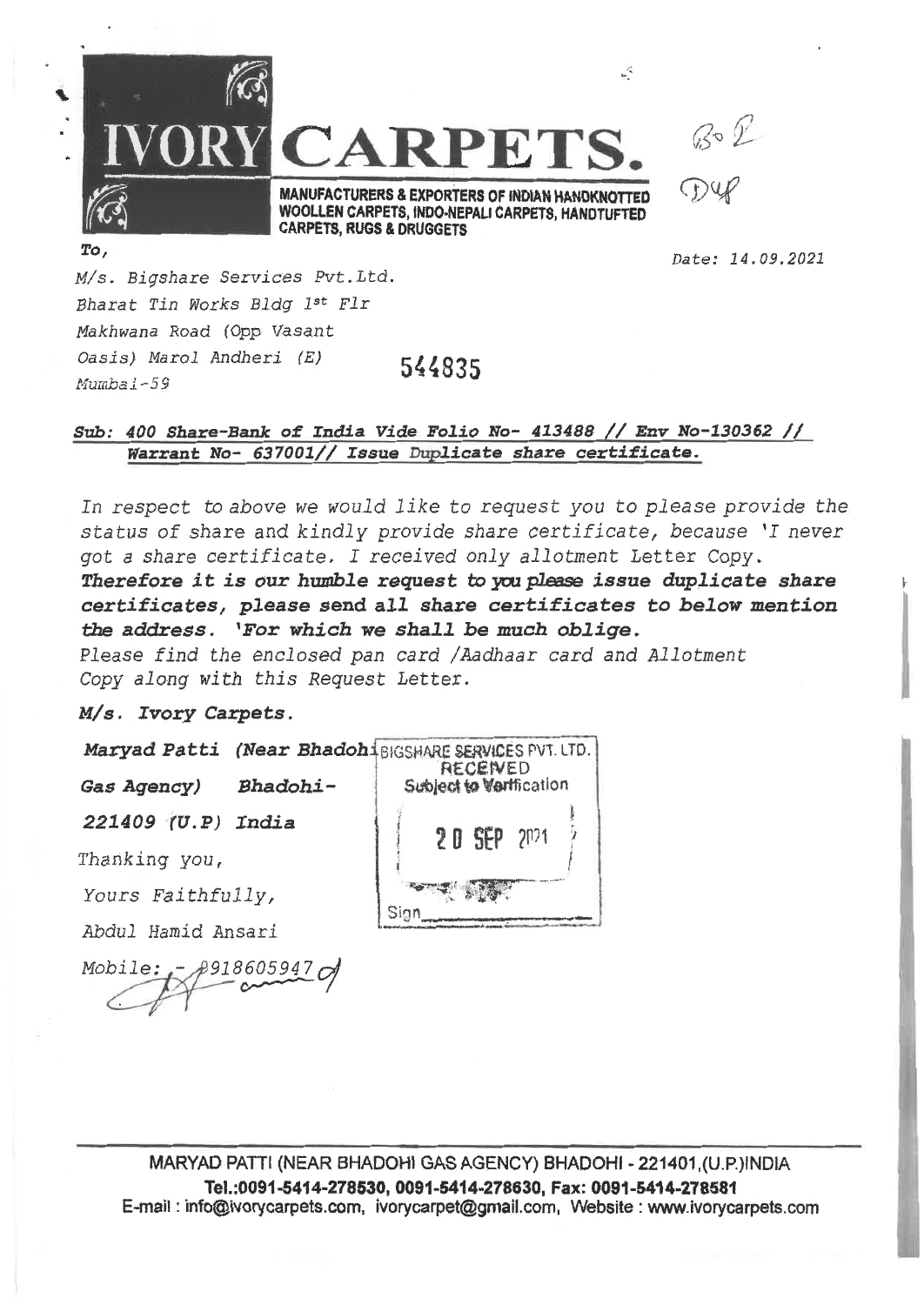| From:               | bssduplicate@bigshareonline.com                                                 |
|---------------------|---------------------------------------------------------------------------------|
| Sent:               | Monday, September 20, 2021 5:18 PM                                              |
| To:                 | Rajesh Venkataraj Upadhya; Investor Relations Department                        |
| Cc:                 | ganesh@bigshareonline.com; jibu@bigshareonline.com;                             |
|                     | bhagwan@bigshareonline.com; Bssduplicate@Bigshareonline.Com                     |
| Subject:            | Duplicate Share Intimations Received On : 20210920 BANK OF INDIA - EQUITY Folio |
|                     | no: 413491                                                                      |
| <b>Attachments:</b> | 544836.pdf                                                                      |

ginated from a source outside Bank of India. Do not on links or open attachments unless you recognize the sender and you know the content is safe

#### Dear Sir/Ma'am,

Please be informed that in terms of the provisions of the SEBI (LODR) Regulations, 2015, the Company is required to submit information regarding loss of share certificates and issue of duplicate certificates, to the stock exchange within two days of its getting information. Further, the said intimation has to be filed only through the mode of NEAPS filing for NSE and on listing.bseindia.com for BSE and not via hard copy submission.

Accordingly, we are sharing herewith the receipt of the following request for loss of share certificate of the Company by shareholders, to enable you to comply with the said regulatory requirement within the timelines prescribed.

| <b>Client Name</b>            | Cert No | Dist. No From | Dist. NO. To Folio No. |        | Quantity | Name                   |
|-------------------------------|---------|---------------|------------------------|--------|----------|------------------------|
| <b>BANK OF INDIA - EQUITY</b> | 442235  | 533213401     | 533213500              | 413491 | 100      | AKHALAQUE AHMAD        |
| <b>BANK OF INDIA - EQUITY</b> | 442236  | 533213501     | 533213600              | 413491 | 100      | <b>AKHALAQUE AHMAD</b> |
| <b>BANK OF INDIA - EQUITY</b> | 442237  | 533213601     | 533213700              | 413491 | 100      | AKHALAQUE AHMAD        |
| <b>BANK OF INDIA - EQUITY</b> | 442238  | 533213701     | 533213800              | 413491 | 100      | AKHALAQUE AHMAD        |

Should you have any queries in respect of the aforesaid instruction kindly revert back.

Regards,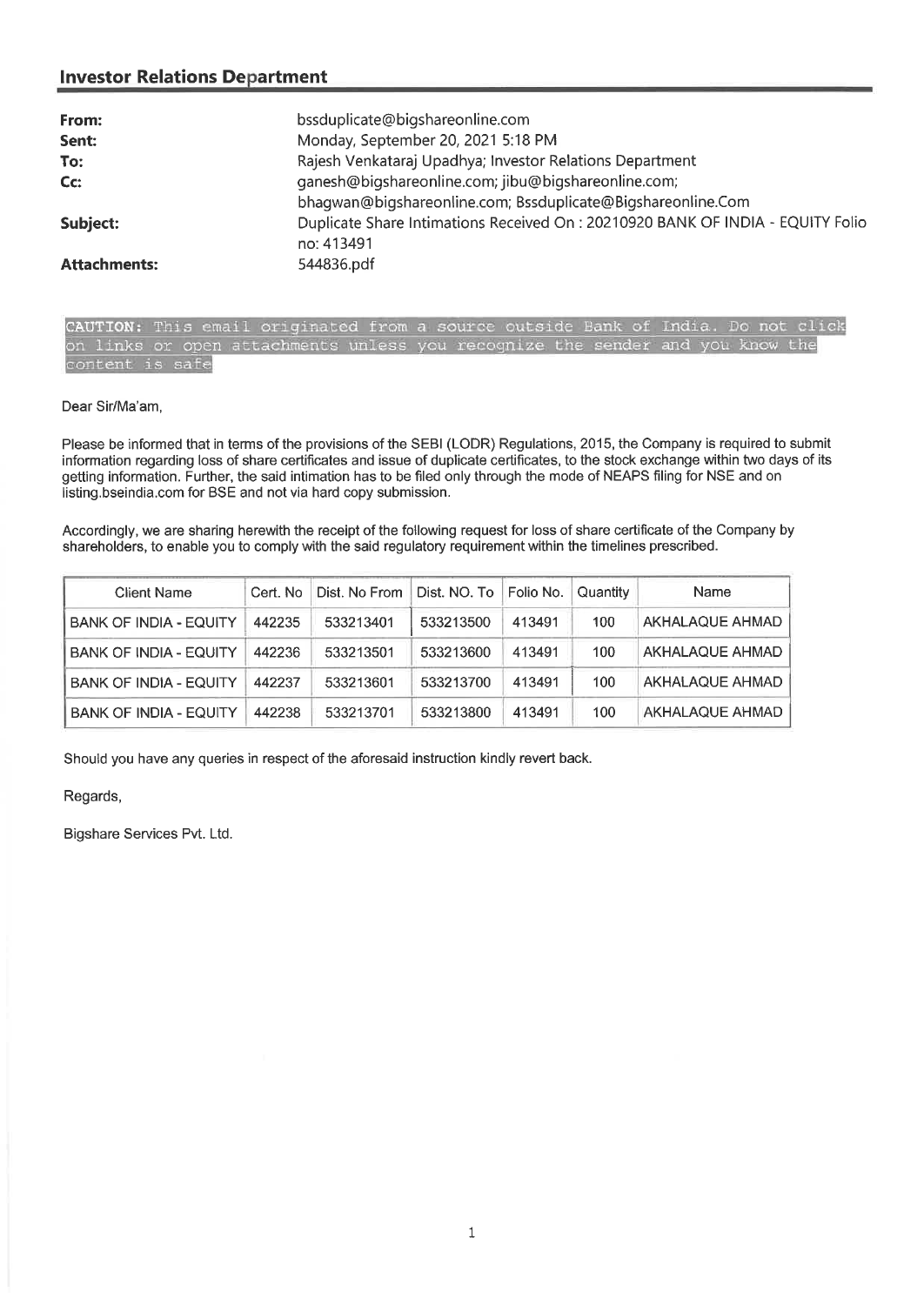

 $D48 - B28$ 

**Date:** 14.09.2021

÷,

M/s. Bigshare Services Pvt.Ltd. Bharat Tin Works Bldg 1st Fir Makhwana Road *(Opp* Vasant Oasis) Marol Andheri (E) **Mumbai-59** 544836

# **Sub: 400 Share-Bank of India Vide Folio No- 413491 // Env No-130365 // Warrant No- 637004 // Issue Duplicate share certificate.**

In respect to above we would like to request you to please provide the *status of share and kindly provide share certificate, because 'I never got a share certificate. I received only allotment Letter Copy. Therefore it is our humble request* **to you** *please issue duplicate share certificates, please send all share certificates to below mention the address. 'For which we shall be much oblige. Please find the enclosed pan card /Aadhaar card and Allotment Copy along with this Request Letter.* 

*14/s. Ivory Carpets.* 

*Maryad* **Patti** *(Near Bhadohi* 

*Gas Agency) Bhadohi-*

*221409 (U.P) India* 

*Thanking ou, Yours Faithfully,* 

*Akhalaque Ahmad Ansari Mobile: - 9918605947* 



**MARYAD PATTI (NEAR BHADOHI GAS AGENCY) BHADOHI 221401,(U.P.)INDIA Tel.:0091-5414-278530, 0091-5414-278630, Fax: 0091-5414-278581 E-mail : info©ivorycarpets.com, ivorycarpet©gmail.com, Website : www.ivorycarpets.com**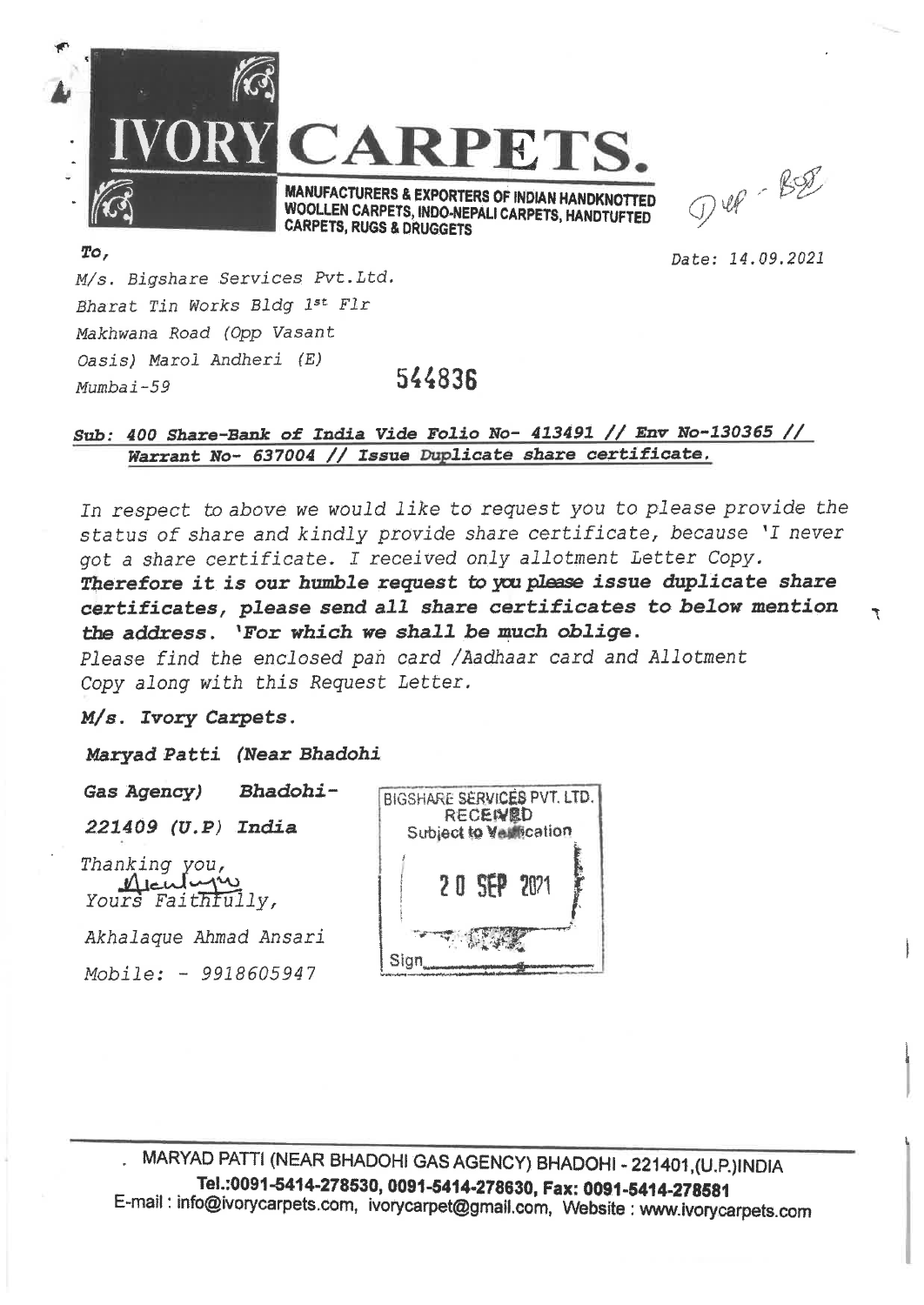| From:               | bssduplicate@bigshareonline.com                                                               |
|---------------------|-----------------------------------------------------------------------------------------------|
| Sent:               | Monday, September 20, 2021 5:20 PM                                                            |
| To:                 | Rajesh Venkataraj Upadhya; Investor Relations Department                                      |
| Cc:                 | ganesh@bigshareonline.com; jibu@bigshareonline.com;                                           |
|                     | bhagwan@bigshareonline.com; Bssduplicate@Bigshareonline.Com                                   |
| Subject:            | Duplicate Share Intimations Received On : 20210920 BANK OF INDIA - EQUITY Folio<br>no: 425879 |
| <b>Attachments:</b> | 544837.pdf                                                                                    |

CAUTION: This email originated from a source outside Bank of India. Do not click on links or open attachments unless you recognize the sender and you know the content is safe

#### Dear Sir/Ma'am,

Please be informed that in terms of the provisions of the SEBI (LODR) Regulations, 2015, the Company is required to submit information regarding loss of share certificates and issue of duplicate certificates, to the stock exchange within two days of its getting information. Further, the said intimation has to be filed only through the mode of NEAPS filing for NSE and on Iisting.bseindia.com for BSE and not via hard copy submission.

Accordingly, we are sharing herewith the receipt of the following request for loss of share certificate of the Company by shareholders, to enable you to comply with the said regulatory requirement within the timelines prescribed.

| <b>Client Name</b>            | Cert. No | Dist. No From | Dist. NO. To | Folio No. | Quantity | Name               |
|-------------------------------|----------|---------------|--------------|-----------|----------|--------------------|
| <b>BANK OF INDIA - EQUITY</b> | 502993   | 539289201     | 539289300    | 425879    | 100      | <b>AZAZ ANSARI</b> |
| <b>BANK OF INDIA - EQUITY</b> | 502994   | 539289301     | 539289400    | 425879    | 100      | <b>AZAZ ANSARI</b> |
| <b>BANK OF INDIA - EQUITY</b> | 502995   | 539289401     | 539289500    | 425879    | 100      | <b>AZAZ ANSARI</b> |
| <b>BANK OF INDIA - EQUITY</b> | 502996   | 539289501     | 539289600    | 425879    | 100      | <b>AZAZ ANSARI</b> |
| <b>BANK OF INDIA - EQUITY</b> | 502997   | 539289601     | 539289700    | 425879    | 100      | <b>AZAZ ANSARI</b> |
| <b>BANK OF INDIA - EQUITY</b> | 502998   | 539289701     | 539289800    | 425879    | 100      | <b>AZAZ ANSARI</b> |
| <b>BANK OF INDIA - EQUITY</b> | 502999   | 539289801     | 539289900    | 425879    | 100      | AZAZ ANSARI        |

Should you have any queries in respect of the aforesaid instruction kindly revert back.

Regards,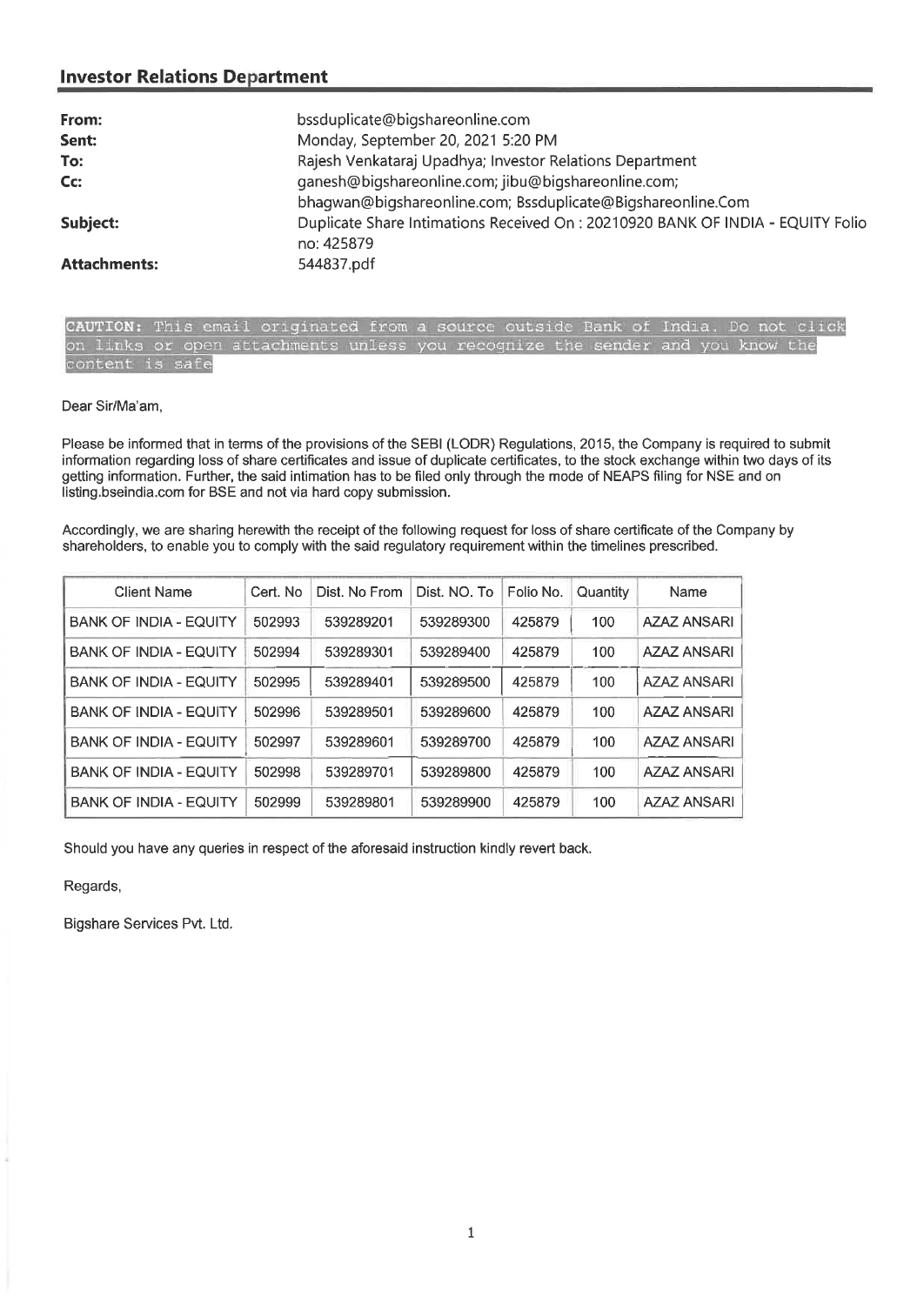

# Sub: 400 Share-**Bank of India** Vide Folio No- 425879 // Warrant No- 639463 *//issue* **Duplicate share certificate.**

In respect to above we would like to request you to please provide the *status of share and kindly provide share certificate, because 'I never got a share certificate. I received only allotment Letter Copy.* 

Therefore it is our humble request to you please issue duplicate share *certificates, please send all share certificates to below mention the address. 'For which we shall be much oblige.* 

*Please find the enclosed pan card /Aadhaar card and Allotment Copy along with this Request Letter.* 

*Ivory Carpets.* 

Maryad Patti *(Near Bhadohi* 

(U. P) India

*Thanking you,* 

**<sup>11</sup>4,'** *Azaz ans ri Yours* ai *thfully,* 

*Mobile: +91-6307806265* 



MARYAD PATTI (NEAR BHADOHI GAS AGENCY) BHADOHI 221401,(U.P,)INDIA **Tel.:0091-5414-278530, 0091-5414-278630, Fax: 0091-5414-278581**  E-mail : info@lvorycarpets.com, ivorycarpet@gmail.com, Website : www.ivorycarpets.com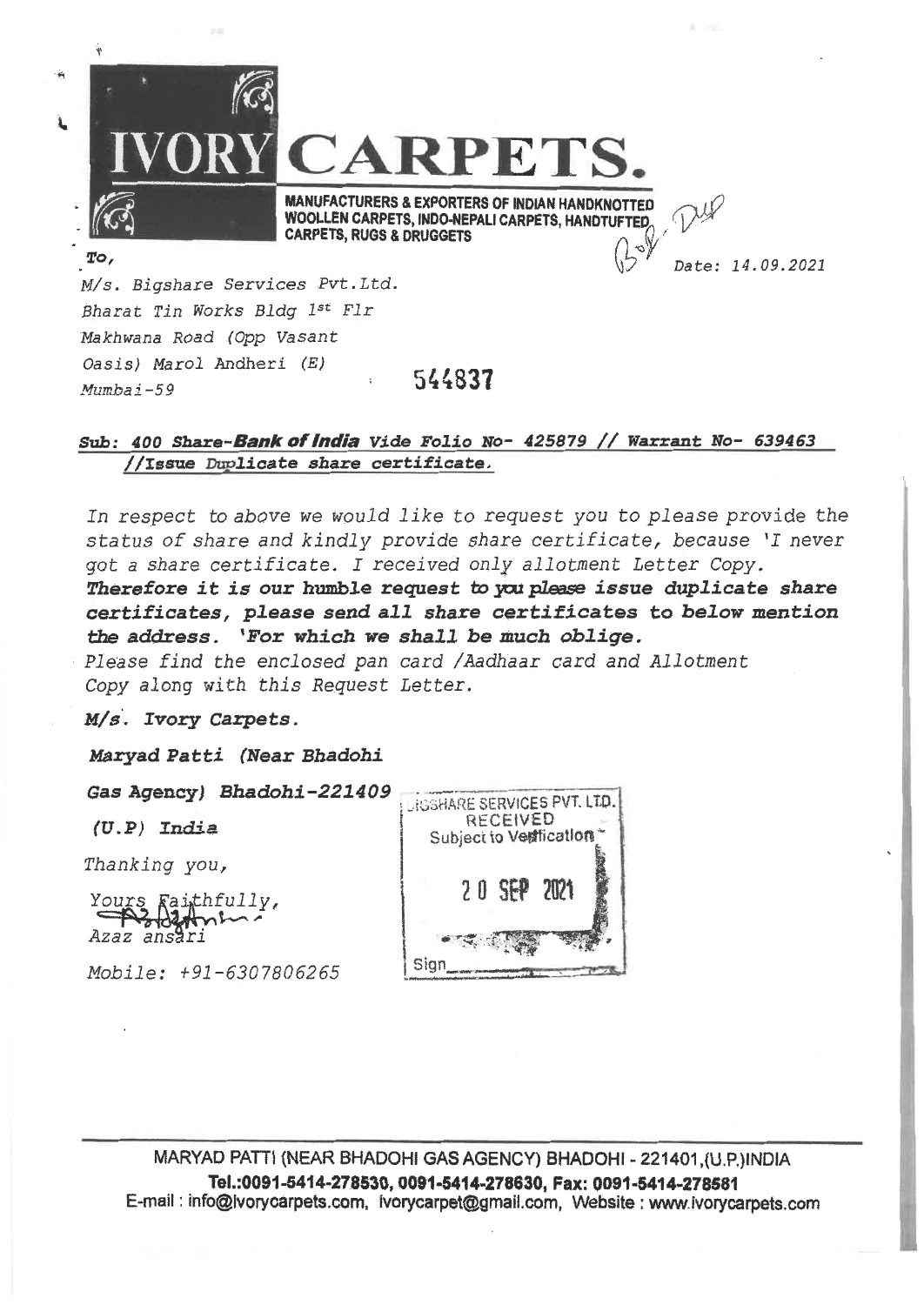| From:               | bssduplicate@bigshareonline.com                                                |
|---------------------|--------------------------------------------------------------------------------|
| Sent:               | Monday, September 20, 2021 5:25 PM                                             |
| To:                 | Rajesh Venkataraj Upadhya; Investor Relations Department                       |
| $Cc$ :              | ganesh@bigshareonline.com; jibu@bigshareonline.com;                            |
|                     | bhagwan@bigshareonline.com; Bssduplicate@Bigshareonline.Com                    |
| Subject:            | Duplicate Share Intimations Received On: 20210920 BANK OF INDIA - EQUITY Folio |
|                     | no: 413490                                                                     |
| <b>Attachments:</b> | 544838.pdf                                                                     |

CAUTION: This email originated from a source outside Bank of India. Do not click on links or open attachments unless you recognize the sender and you know the content is safe

Dear Sir/Ma'am,

Please be informed that in terms of the provisions of the SEBI (LODR) Regulations, 2015, the Company is required to submit information regarding loss of share certificates and issue of duplicate certificates, to the stock exchange within two days of its getting information. Further, the said intimation has to be filed only through the mode of NEAPS filing for NSE and on listing.bseindia.com for BSE and not via hard copy submission.

Accordingly, we are sharing herewith the receipt of the following request for loss of share certificate of the Company by shareholders, to enable you to comply with the said regulatory requirement within the timelines prescribed.

| <b>Client Name</b>            | Cert. No | Dist. No From | Dist. NO. To | Folio No. | Quantity | Name                  | UH 1 | JH <sub>2</sub> |
|-------------------------------|----------|---------------|--------------|-----------|----------|-----------------------|------|-----------------|
| <b>BANK OF INDIA - EQUITY</b> | 442231   | 533213001     | 533213100    | 413490    | 100      | <b>ASHFAQUE AHMAD</b> |      |                 |
| <b>BANK OF INDIA - EQUITY</b> | 442232   | 533213101     | 533213200    | 413490    | 100      | ASHFAQUE AHMAD        |      |                 |
| <b>BANK OF INDIA - EQUITY</b> | 442233   | 533213201     | 533213300    | 413490    | 100      | <b>ASHFAQUE AHMAD</b> |      |                 |
| <b>BANK OF INDIA - EQUITY</b> | 442234   | 533213301     | 533213400    | 413490    | 100      | ASHFAQUE AHMAD        |      |                 |

Should you have any queries in respect of the aforesaid instruction kindly revert back.

Regards,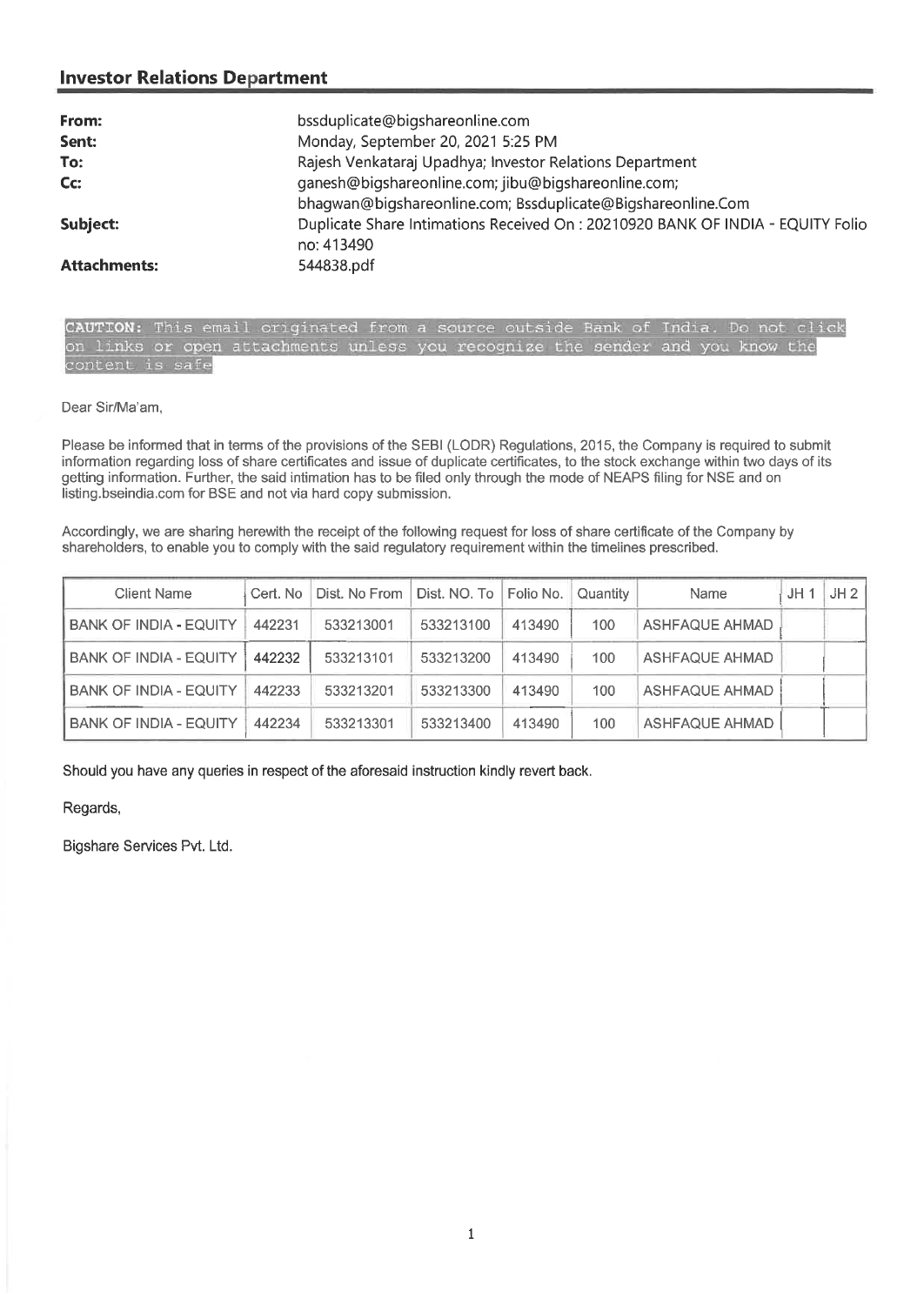$\widehat{\mathbb{C}}$ **IVORY**  Date: *14.09.2021*  **CARPETS. MANUFACTURERS & EXPORTERS OF INDIAN HANDKNOTTED WOOLLEN CARPETS, INDO-NEPALI CARPETS, HANDTUFTED CARPETS, RUGS & DRUGGETS To, 'M/s** *Bigshare Services Pvt.Ltd. Bharat Tin Works Bldg 1st Fir Makhwana Road (Opp Vasant Oasis) Marol Andheri (E)*  **54** Mumba i -59 <sup>e</sup>**4838** 

# Sub: 400 Share-**Bank of India** Vide Folio No- 413490 // Warrant No-136234 *Env No- 128876//Issue Duplicate share certificate.*

In respect to above we would like to request you to please provide the *status of share and kindly provide share certificate, because 'I never got a share certificate. I received only allotment Letter Copy.* 

*Therefore it is our humble request to you please issue duplicate share certificates, please send all share certificates to below mention the address. 'For which we shall be much oblige.* 

*Please find the enclosed pan card /Aadhaar card and Allotment Copy along with this Request Letter.* 

*M/s. Ivory carpets.* 

*Maryad Patti (Near Bhadohi* 

*Gas Agency) Bhadohi-221409* 

N

*Yours* Fa: *Ashfaque Ahmad* 

*Mobile: +91-9918605947* 



MARYAD PATTI (NEAR BHADOHI GAS AGENCY) BHADOHI 221401,(U.P.)INDIA Tel.:0091-5414-278530, 0091-5414-278630, Fax: 0091-5414-278581 E-mail : info@ivorycarpets.com, ivorycarpet@gmailcom, Website : www.ivorycarpets.com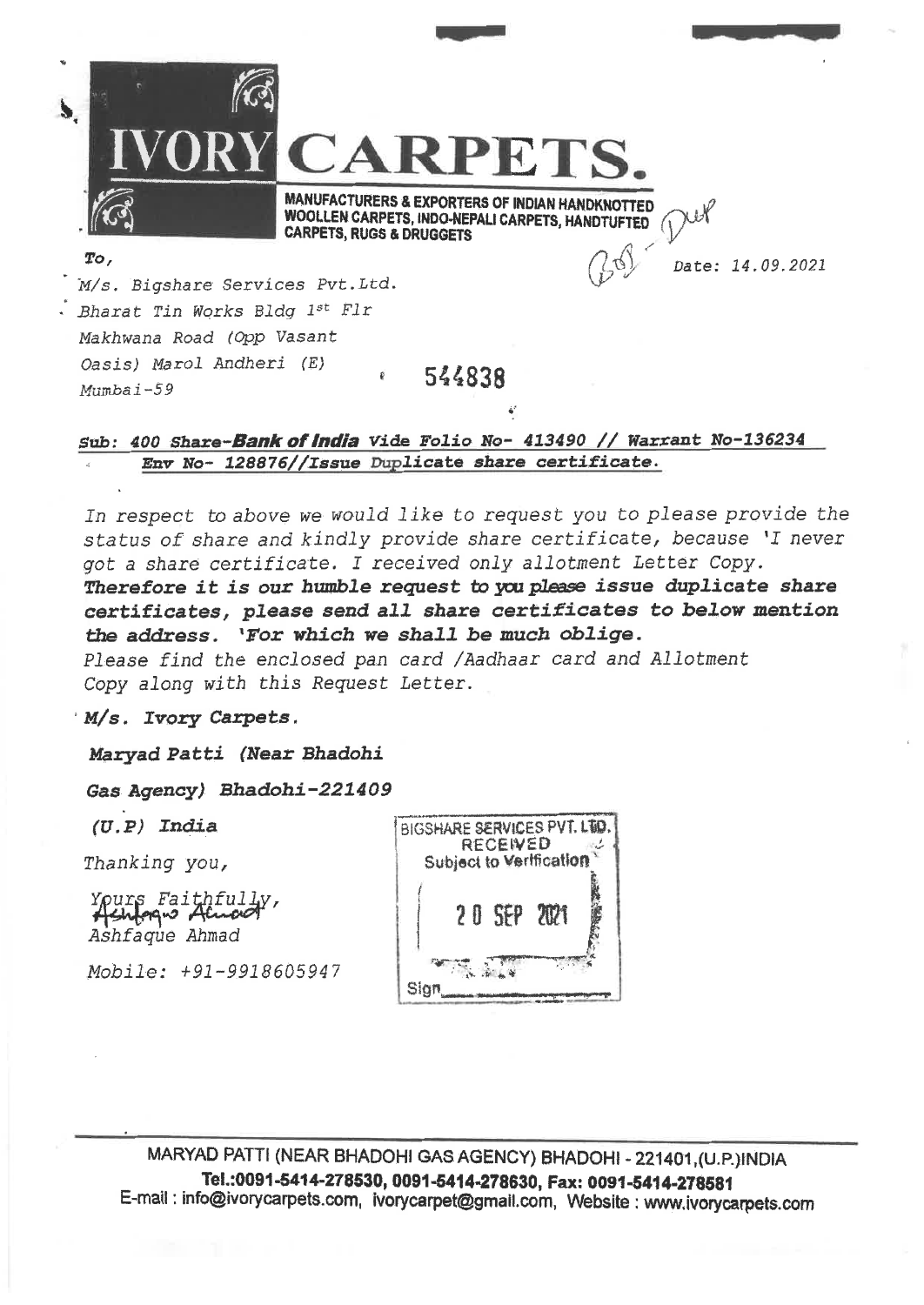| From:               | bssduplicate@bigshareonline.com                                                |
|---------------------|--------------------------------------------------------------------------------|
| Sent:               | Tuesday, September 21, 2021 2:20 PM                                            |
| To:                 | Rajesh Venkataraj Upadhya; Investor Relations Department                       |
| $Cc$ :              | ganesh@bigshareonline.com; jibu@bigshareonline.com;                            |
|                     | rajeshm@biqshareonline.com; Bssduplicate@Bigshareonline.Com                    |
| Subject:            | Duplicate Share Intimations Received On: 20210920 BANK OF INDIA - EQUITY Folio |
|                     | no: 339934                                                                     |
| <b>Attachments:</b> | 545093.pdf                                                                     |

CAUTION: This email originated from a source outside Bank of India. Do not click on links or open attachments unless you recognize the sender and you know the content is safe

#### Dear Sir/Ma'am,

Please be informed that in terms of the provisions of the SEBI (LODR) Regulations, 2015, the Company is required to submit information regarding loss of share certificates and issue of duplicate certificates, to the stock exchange within two days of its getting information. Further, the said intimation has to be filed only through the mode of NEAPS filing for NSE and on listing.bseindia.com for BSE and not via hard copy submission.

Accordingly, we are sharing herewith the receipt of the following request for loss of share certificate of the Company by shareholders, to enable you to comply with the said regulatory requirement within the timelines prescribed.

| Client Name                             | Cert.<br>No | Dist. No<br>From | Dist. NO.<br>١o | Folio<br>No. | Quantity | Name                             | JF | JF |
|-----------------------------------------|-------------|------------------|-----------------|--------------|----------|----------------------------------|----|----|
| <b>BANK OF INDIA -</b><br><b>EQUITY</b> | 341466      | 523136501        | 523136600       | 339934       | 100      | RAJEDRA GANESH<br><b>PURANIK</b> |    |    |

Should you have any queries in respect of the aforesaid instruction kindly revert back.

Regards,